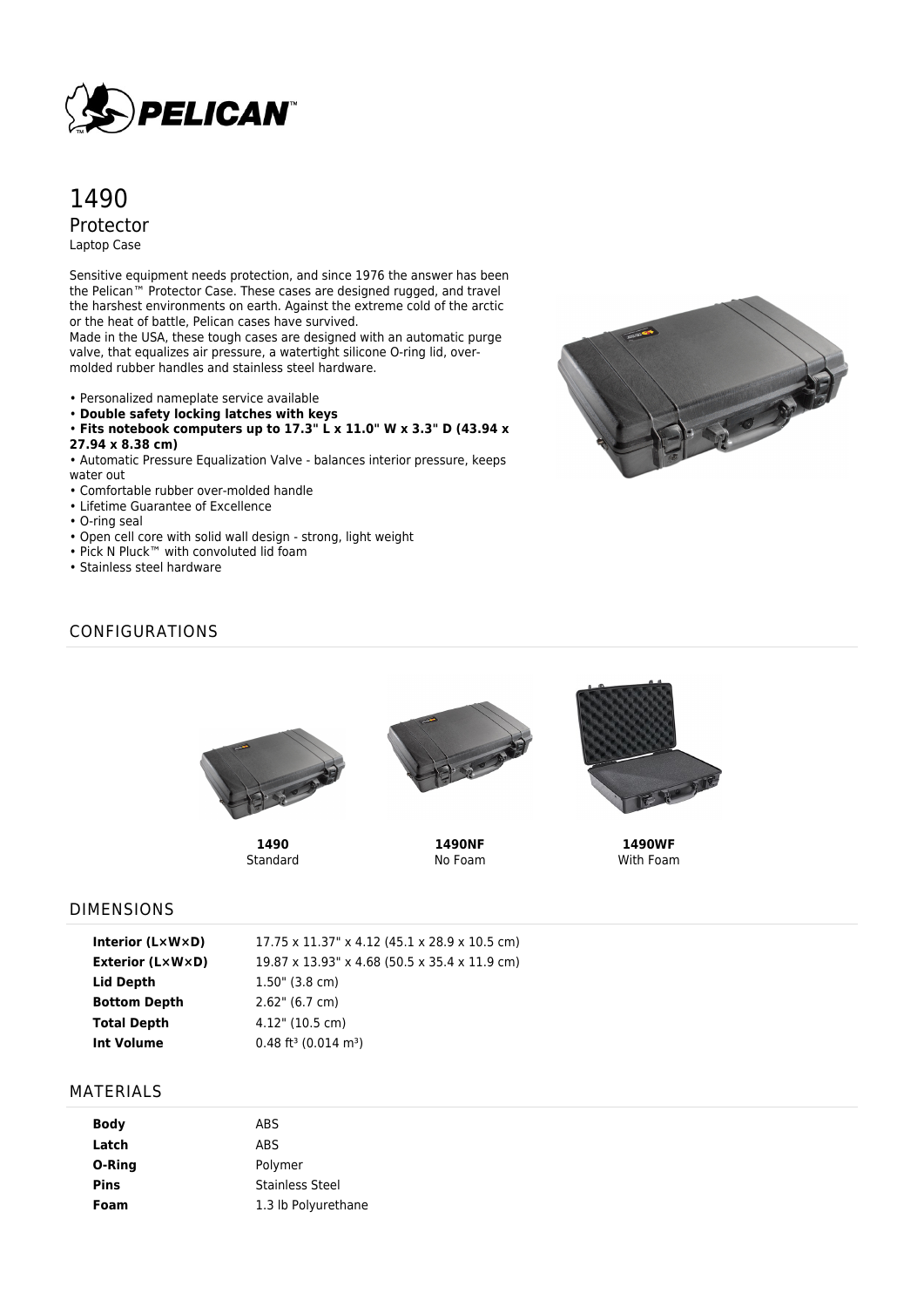**Purge Body** ABS **Purge Vent** 3 Micron Hydrophobic Non-Woven

### COLORS

**Black** 

### WEIGHT

| <b>Weight With Foam</b>   | $6.50$ lbs $(2.9 \text{ kg})$ |  |  |
|---------------------------|-------------------------------|--|--|
| <b>Weight Empty</b>       | 5.47 lbs (2.5 kg)             |  |  |
| <b>Buovancy</b>           | 41.00 lbs (18.6 kg)           |  |  |
| <b>Master Pack Weight</b> | 27.30 lbs (12.4 kg)           |  |  |

### TEMPERATURE

| <b>Minimum Temperature</b> | -40°F (-40 °C)  |
|----------------------------|-----------------|
| Maximum Temperature        | 210°F (98.9 °C) |

### CERTIFICATIONS

| <b>Def Stan 81-41</b> |  |  |  |
|-----------------------|--|--|--|
| <b>STANAG 4280</b>    |  |  |  |

### OTHER

| <b>Master Pack</b> |            |  |
|--------------------|------------|--|
| <b>Nameplate</b>   | <b>ves</b> |  |
| <b>Military</b>    | yes        |  |

## ACCESSORIES





**1499C** Computer Bottom Insert



**1491** 3 pc. Replacement Foam Set



**1507** Quick Mounts - set of 4



**1493** Replacement O-ring



**1506TSA** TSA Lock



**1498** Computer Lid Organizer



**1500D** Desiccant Silica Gel



**1490PF** Special Application Panel Frame